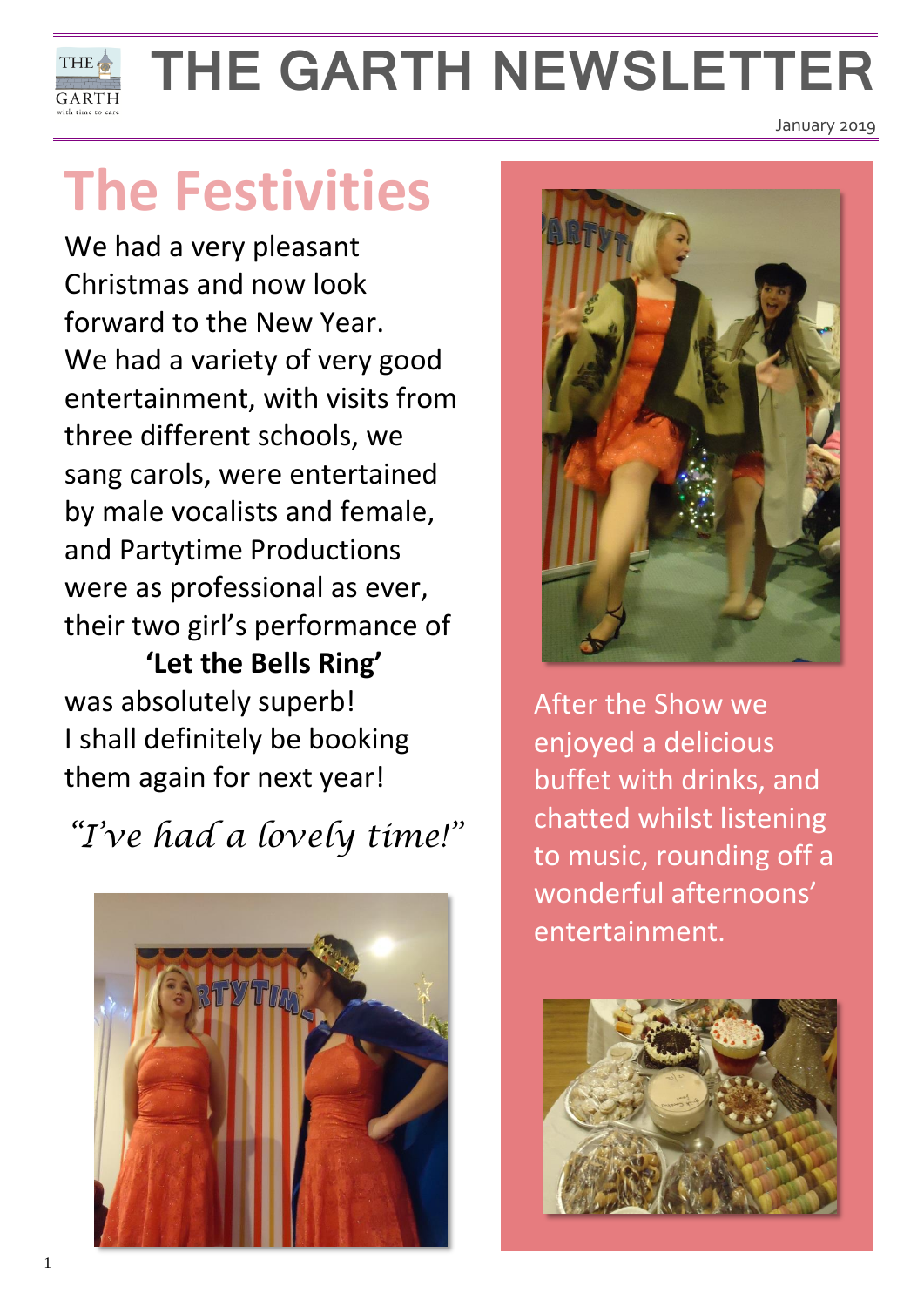

#### **Huw Knight**

**Sang a mixture of songs, some old some new, some carols some Christmas songs and even some of his own. Most genres are covered. There was something for everyone! And as I thought it did make a change to hear a male singer as we have female vocalists quite regularly. We look forward to hearing Huw sing again as when asked the audience agreed that they were very pleased with his performance, and would love for him to come and entertain us again.**

### **Rachel Hyde**

Rachel, one of our favourite singers did not fail to impress us with her zany Christmas costume. What a cracker!

#### *"What a Costume!"*

As usual her choice of songs were spot on, sensing the mood of the audience, and as she knows us all so well now, she was able to choose our seasonal favourites.

*Rachel will be back to entertain us Thursday January 31st in the afternoon, bag your seat after lunch as Rachel is very popular!*

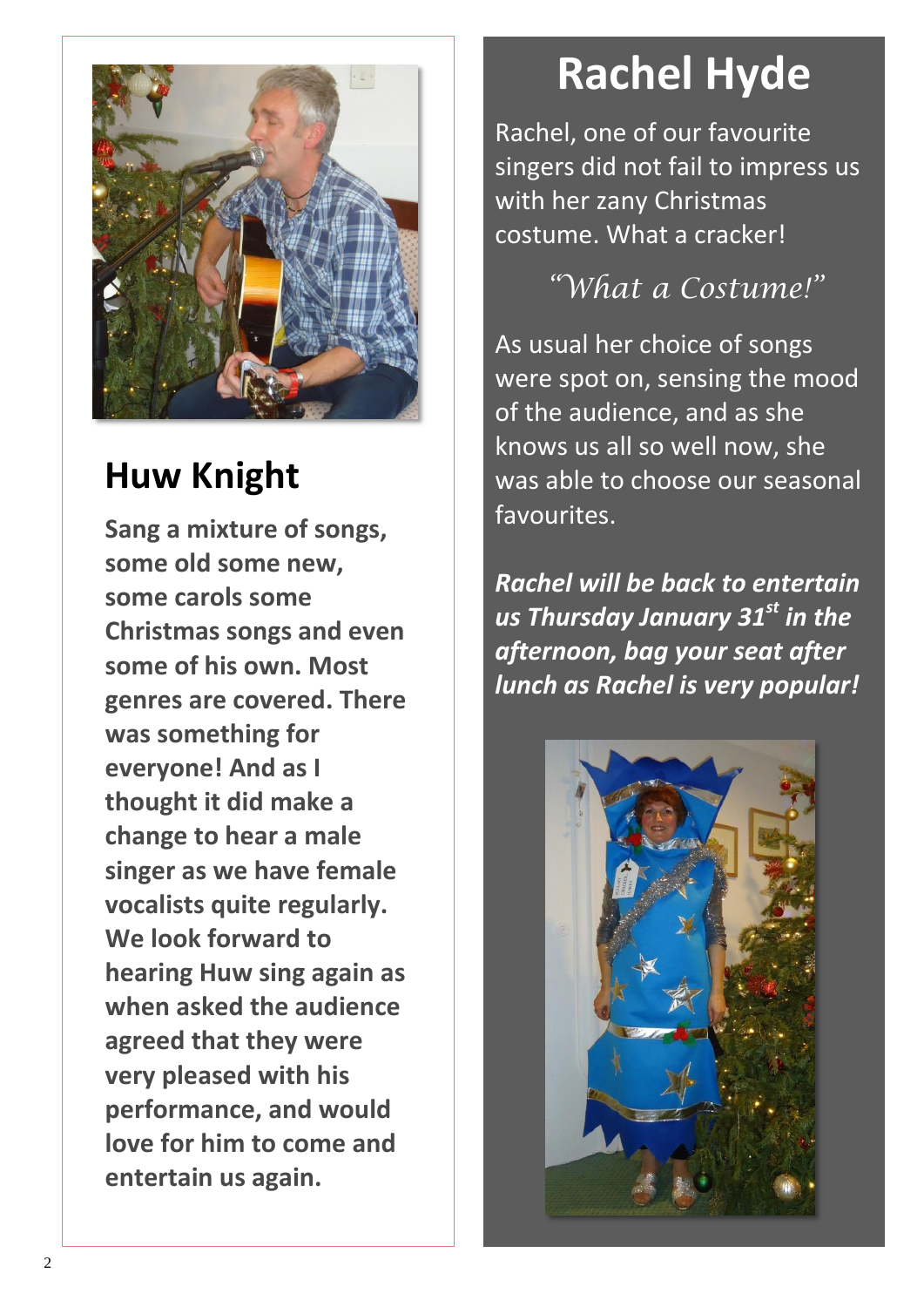

#### **Pass the Parcel**

A large group of us played 'Pass the Parcel' with a few children from Kington's Little Orchard Nursery School which was great fun! Everyone unwrapped something small and edible! Mmmm!

Simona and I have invited them to visit on a regular basis, and they agreed that it would be a very good idea.

#### **Holy Communion**



Thursday 3rd 17th 31st January In the sitting room 11 AM *Visits to own rooms* as required.

#### What's happening at the Garth January 2019:

- We had a wonderful Xmas residents and the team alike; residents appeared to like their presents chosen by their keyworkers;
- The lift at the bottom of the home is still broken, we are going to have to purchase a new one – we are still receiving quotes from various companies, once replaced you will not see any changes the visible part it will all be inside, this is a significant expense approx. £34k;
- We have replaced the board as you enter the Garth with a tree, all staff on duty that day will have their pictures on display
- We are also attaching the friends, relatives and advocates survey, a big thank you to all those who took the time to complete. Please take the time to read the results and suggestions for how we can do things better.
- We are going to start a group called 'friends of the Garth' we would love as many family members to be involved and be able to express any ideas suggestions for improvements, we have pencilled in the 28th February at 6pm, please let us know if you are able to attend.

Many thanks Rachel